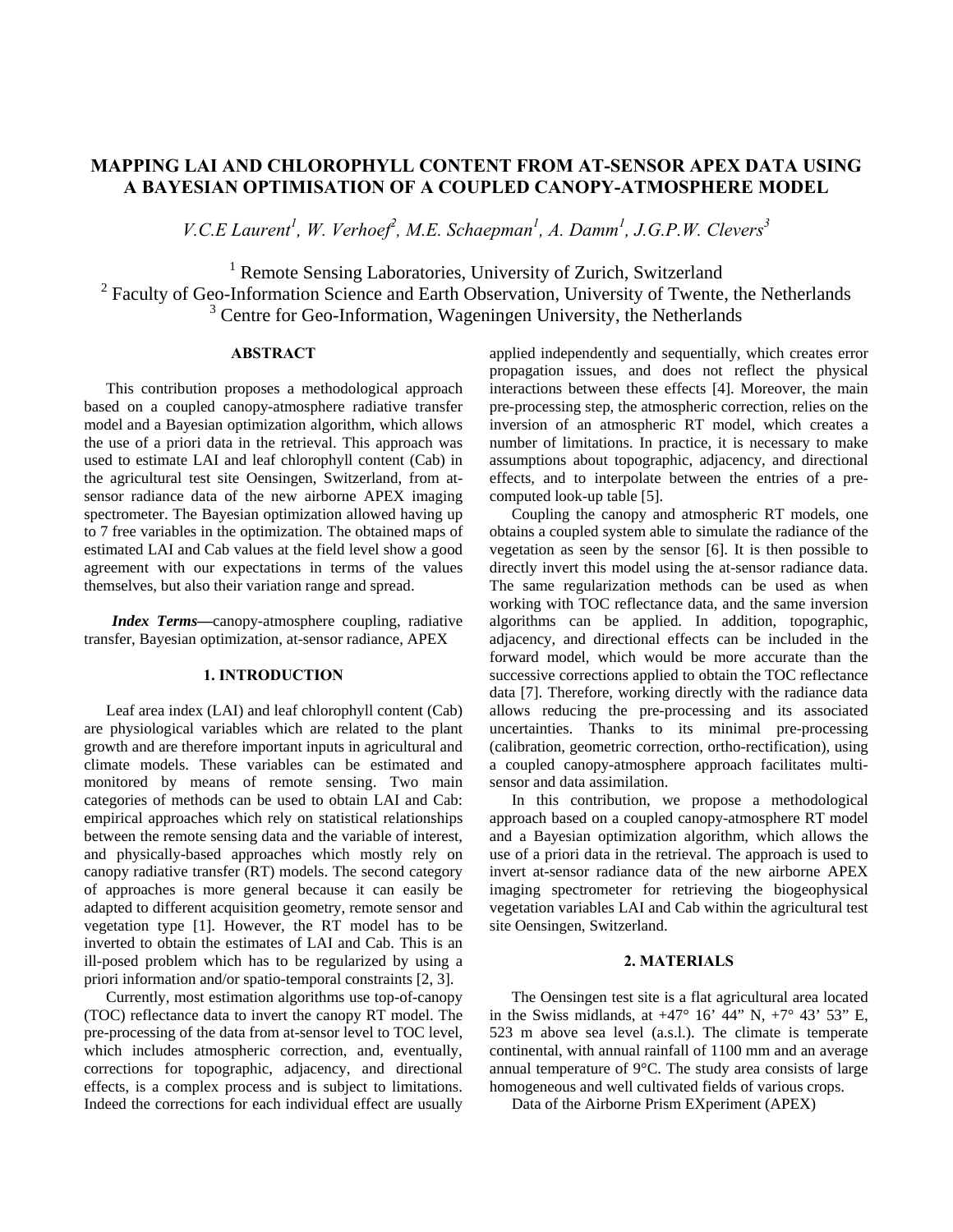instrument were acquired on June 25th, 2010, with north heading and a flight height of 5000m a.s.l., resulting in a 2 m ground pixel size. APEX is a dispersive pushbroom imaging spectrometer covering the spectral region between 380 nm and 2500 nm in 313 spectral bands with a sampling interval varying between 0.4 and 10nm [8, 9]. The radiometric calibration was applied to the raw data, resulting in an at-sensor radiance image.

Extensive field measurements were carried out in five fields concurrently to the APEX flight: corn (Co), winter wheat (W), pea (P), sugar beet (S), and clover (Cl). In each field, four areas of about  $2 \text{ m}^2$  were chosen and characterized by measuring radiometric signals and biogeochemical canopy variables including LAI, Cab, leaf dry matter (Cdm) and water (Cw) content [10]. Other crop types in the area were bean (B), rapeseed (R), and grass (G).

#### **3. METHODS**

The hybrid canopy RT model Soil-Leaf-Canopy (SLC) [11] was coupled to the atmosphere RT model MODTRAN4 [12]. The SLC model couples the 4SOIL soil model with the PROSPECT leaf model and the 4SAIL2 canopy model. The coupling between canopy and atmosphere has been implemented according to the 4-stream theory, as described in [7], and allows making full use of the directional information contained in the four canopy reflectance components provided by SLC.

The variable estimation was performed for each field in the study area by Bayesian optimization of the coupled SCL-MODTRAN model. The Bayesian cost function  $\chi$  is defined as [13]:

$$
\chi = \frac{1}{2} (\mathbf{L} - \mathbf{L}_{_0})^{\text{T}} \mathbf{C}_{_0}^{-1} (\mathbf{L} - \mathbf{L}_{_0}) + \frac{1}{2} (\mathbf{v} - \mathbf{v}_{_a})^{\text{T}} \mathbf{C}_{_a}^{-1} (\mathbf{v} - \mathbf{v}_{_a})
$$

where  $\bf{L}$  is the vector of simulated radiance,  $\bf{L}_0$  is the vector of observed radiance,  $C_0$  is the diagonal matrix containing the noise variance for each spectral band (here, the noise variance was taken equal to 1  $[mW/(m^2.sr.nm)]^2$  for all spectral bands),  $\bf{v}$  is the vector of variable values,  $\bf{v}_a$  is the vector of a priori variable values, and  $C_a$  is the diagonal matrix containing the variance of the a priori parameters.

From the cost function, one can derive the following rule for updating the parameter values in of the optimization algorithm:

$$
\Delta \mathbf{v} = [\mathbf{J}^{\mathrm{T}} \mathbf{C}_{o}^{-1} \mathbf{J} + \mathbf{C}_{a}^{-1} + \mu \mathbf{J}^{\mathrm{T}} \mathbf{J}]^{-1} [\mathbf{J}^{\mathrm{T}} \mathbf{C}_{0}^{-1} \Delta \mathbf{L} + \mathbf{C}_{a}^{-1} (\mathbf{v}_{a} - \mathbf{v})]
$$

where **J** is the Jacobian matrix which contains in each column the derivative of the model output with respect to each parameter, and  $\Delta L = (L_0 - L)$ , and  $\mu$  is a damping factor whose initial value is zero. If the variable step leads to a cost increase,  $\mu$  is set to one, and then multiplied by 10 until a better point is found in the variable space.

The starting point for each variable was the middle of its

Table 1. Values used for the fixed SLC parameters

| Parameter    | W                         | S        | P       | Co      | Cl       | B        | R       | G       |
|--------------|---------------------------|----------|---------|---------|----------|----------|---------|---------|
| greenCs      | 0.05                      | 0.05     | 0.05    | 0.2     | 0        | 0.05     | 0.05    | 0.05    |
| brownCab     | $5 \mu g/cm^2$            |          |         |         |          |          |         |         |
| brownCw      | $0.001$ cm                |          |         |         |          |          |         |         |
| brownCdm     | $0.005$ g/cm <sup>2</sup> |          |         |         |          |          |         |         |
| brownCs      |                           |          |         |         |          |          |         |         |
| brownN       | $\overline{c}$            |          |         |         |          |          |         |         |
| D            | $\theta$                  |          |         |         |          |          |         |         |
| LIDFa        | $-0.7$                    | $\Omega$ | $-0.35$ | $-0.35$ | 0.8      |          | $-0.35$ | $-.35$  |
| <b>LIDFb</b> | $\Omega$                  | $-1$     | $-0.15$ | $-0.15$ | $\theta$ | $\theta$ | $-0.15$ | $-0.15$ |
| Zeta         | 0.5                       |          |         |         |          | 0.5      | 0.5     |         |
| Hot          | 0.05                      | 0.2      | 0.05    | 0.05    | 0.05     | 0.05     | 0.05    | 0.05    |

a priori range, except for LAI whose starting point was 2. Throughout the iterations, transformed variables were used in order to constrain the variables within their a priori range. The maximum number of iterations allowed was set to 10. The free variables in the optimization were: LAI, canopy cover (Cv), Cab, Cdm, leaf mesophyll parameter (N), and fraction of brown material in the canopy (fB) for the wheat, grass, and rapeseed fields.

The optimization algorithm was applied once for each field in the study area, using the average signature as the reference signature **Lo**. The fields were digitized by hand, avoiding mixed pixels at the field boundaries. The crop type of each field was determined by classifying the ten first bands of the minimum noise fraction (MNF) image and taking the dominant crop as the crop type. For each crop type, the set of fixed parameter values (Table 1), a priori values (dotted lines in Fig. 1, for wheat) and parameter ranges (boundary values of the y axes on Fig. 1, for wheat) was chosen based on expert knowledge. The atmospheric parameters were kept constant, with rural aerosol profile, 1  $cm<sup>-1</sup>$  band model, visibility of 20 km, and water column of  $2.070$  g/cm<sup>2</sup>.

#### **4. RESULTS AND DISCUSSION**

The Bayesian optimization converges to a stable solution in usually less than five iterations, as can be seen on Fig. 1, which presents the variation of the variables through the iteration steps for a winter field  $(id = 6)$ .

The total cost  $\chi$  consists almost entirely of the part of the cost due to mismatch between the simulation and the observed APEX radiance signature (model cost). Its high values (e.g. final value of 900) are due to the very high number of bands. The part of the cost due to the difference between the current variable values and the a priori values (apriori cost) is several orders of magnitude smaller than the model cost. Therefore, the a priori has virtually no influence on the optimization process, which is then almost entirely controlled by the radiometric match between model simulation and APEX data. The variations of the N parameter to the minimum and then to the maximum value shows that the variable transformation is an effective means of constraining the variables in their a priori ranges. The damping factor  $\mu$  can be seen as an indicator of the degree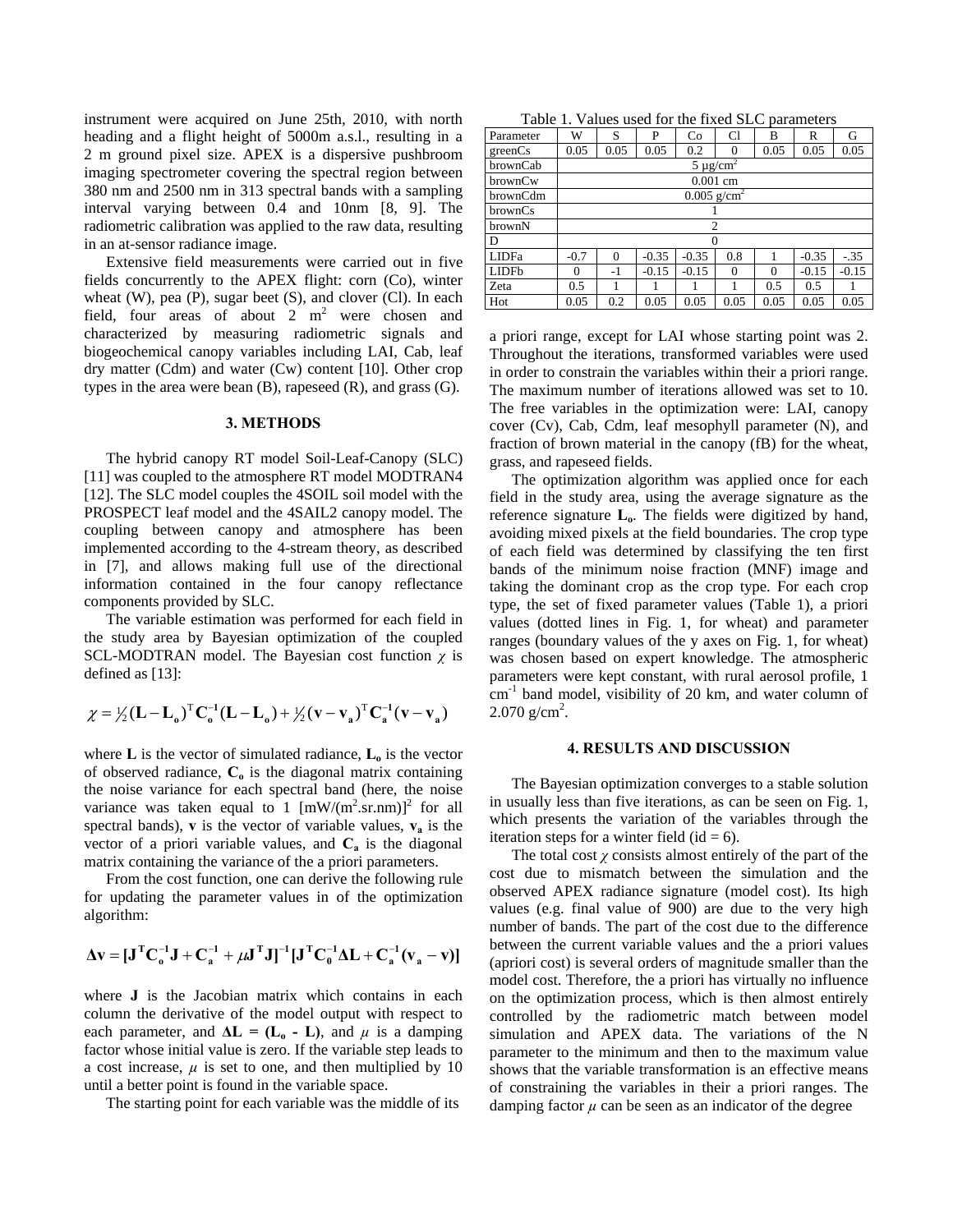

of linearity of the model: the smaller the *µ* value, the more linear the model. A value of  $10^{-1}$  indicates that no damping was used, as is the case in the first iterations.

The estimated values for the variables are the values obtained at the last iteration. For the winter wheat field used in Fig. 1, LAI was well estimated, whereas the estimates of Cab, Cdm, and Cw were less good. This may be due to the quality of the lab measurements, as the leaves may dry between the field and the lab, and coefficients for specific transfer functions applied to the SPAD measurements were taken from past field campaigns in France. The canopy cover was constrained in a realistic range, and the estimated value for fB is also plausible, as the wheat was very mature, with some brown leaves in the canopy and well-developed wheat ears. In addition, a value of 1.2 for the N parameter is common for leaves of monocot plants.

The final simulated radiance signature for the winter wheat field  $(id = 6)$  is presented in Fig. 2, as well as the spectral profile of the absolute error. As can be seen on the plots, the Bayesian optimization achieved a very good



Figure 2. Optimized simulation and final absolute error for the winter wheat field  $(id = 6.)$ 

match with the APEX radiance signature, especially in the SWIR region (absolute error smaller than 2 mW/( $m^2$ .sr.nm)). A small discrepancy remained in the blue region, maybe due to atmospheric parameters. The highest errors remain in the NIR region, with values up to  $\pm$  15 mW/(m<sup>2</sup>.sr.nm). This may be due to minor spectral shifts in the APEX data and to the spiky nature of the radiance curve in this domain due to atmospheric absorption features. These two factors combined can cause significant differences when convolving the simulated radiance (1 nm resolution) with the APEX spectral bands [14].

The map of the crop types used for selecting the a priori data to use in the Bayesian optimization is presented on the left of Fig 3. It was obtained by selecting the dominant crop for each field, based on the pixel-based maximum likelihood classification of the first ten bands of MNF image. Bands 5-10 of the MNF image, however, had visible striping in the along-track direction, which caused visible vertical patterns in the pixel-based classification. This may have decreased the accuracy of the crop type selected for each field, and therefore the quality of the a priori data used in the Bayesian optimization. This can have very negative effect on the accuracy on the estimates, especially when a crop with a different leaf inclination distribution function (LIDF) has been selected.

The maps of the estimates of LAI and Cab obtained through the Bayesian optimization of all the fields in the study area are presented in the middle and right part of Fig. 3. For both variables, a very large range of values is present on the map, including very high LAI values above 6, mostly for winter wheat fields, but also grass and beans for